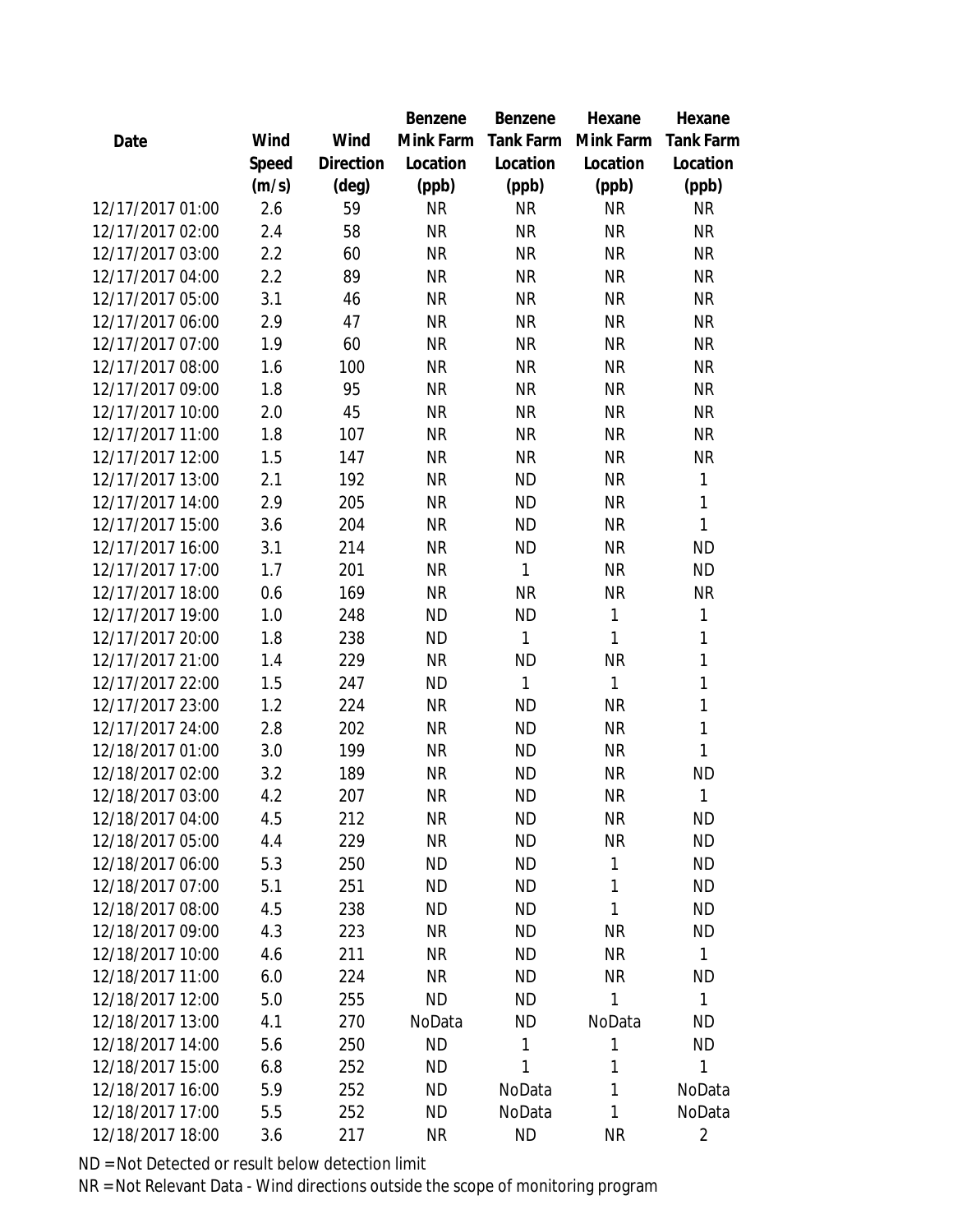|                  |       |                | <b>Benzene</b> | Benzene   | Hexane         | Hexane    |
|------------------|-------|----------------|----------------|-----------|----------------|-----------|
| Date             | Wind  | Wind           | Mink Farm      | Tank Farm | Mink Farm      | Tank Farm |
|                  | Speed | Direction      | Location       | Location  | Location       | Location  |
|                  | (m/s) | $(\text{deg})$ | (ppb)          | (ppb)     | (ppb)          | (ppb)     |
| 12/18/2017 19:00 | 3.3   | 193            | <b>NR</b>      | <b>ND</b> | <b>NR</b>      | <b>ND</b> |
| 12/18/2017 20:00 | 4.1   | 202            | <b>NR</b>      | <b>ND</b> | <b>NR</b>      | <b>ND</b> |
| 12/18/2017 21:00 | 5.9   | 214            | <b>NR</b>      | <b>ND</b> | <b>NR</b>      | 1         |
| 12/18/2017 22:00 | 6.4   | 217            | <b>NR</b>      | <b>ND</b> | <b>NR</b>      | 1         |
| 12/18/2017 23:00 | 6.8   | 222            | <b>NR</b>      | <b>ND</b> | <b>NR</b>      | 1         |
| 12/18/2017 24:00 | 7.4   | 223            | <b>NR</b>      | <b>ND</b> | <b>NR</b>      | 1         |
| 12/19/2017 01:00 | 7.3   | 224            | <b>NR</b>      | <b>ND</b> | <b>NR</b>      | 1         |
| 12/19/2017 02:00 | 5.9   | 224            | <b>NR</b>      | <b>ND</b> | <b>NR</b>      | 1         |
| 12/19/2017 03:00 | 5.4   | 223            | <b>NR</b>      | <b>ND</b> | <b>NR</b>      | 1         |
| 12/19/2017 04:00 | 4.7   | 215            | <b>NR</b>      | <b>ND</b> | <b>NR</b>      | 1         |
| 12/19/2017 05:00 | 4.3   | 205            | <b>NR</b>      | <b>ND</b> | <b>NR</b>      | 1         |
| 12/19/2017 06:00 | 4.0   | 223            | <b>NR</b>      | <b>ND</b> | <b>NR</b>      | 1         |
| 12/19/2017 07:00 | 4.2   | 220            | <b>NR</b>      | <b>ND</b> | <b>NR</b>      | 1         |
| 12/19/2017 08:00 | 4.6   | 213            | <b>NR</b>      | <b>ND</b> | <b>NR</b>      | 1         |
| 12/19/2017 09:00 | 4.8   | 221            | <b>NR</b>      | <b>ND</b> | <b>NR</b>      | 1         |
| 12/19/2017 10:00 | 4.9   | 246            | <b>ND</b>      | <b>ND</b> | 1              | 1         |
| 12/19/2017 11:00 | 3.3   | 270            | NoData         | <b>ND</b> | NoData         | 1         |
| 12/19/2017 12:00 | 3.7   | 257            | NoData         | <b>ND</b> | NoData         | 1         |
| 12/19/2017 13:00 | 3.7   | 268            | NoData         | <b>ND</b> | NoData         | <b>ND</b> |
| 12/19/2017 14:00 | 4.2   | 276            | NoData         | <b>NR</b> | NoData         | <b>NR</b> |
| 12/19/2017 15:00 | 4.3   | 279            | NoData         | <b>NR</b> | NoData         | <b>NR</b> |
| 12/19/2017 16:00 | 5.0   | 293            | <b>ND</b>      | <b>NR</b> | $\overline{2}$ | <b>NR</b> |
| 12/19/2017 17:00 | 4.0   | 295            | <b>ND</b>      | NoData    | 1              | NoData    |
| 12/19/2017 18:00 | 3.8   | 286            | <b>ND</b>      | NoData    | 1              | NoData    |
| 12/19/2017 19:00 | 3.6   | 275            | <b>ND</b>      | NoData    | 1              | NoData    |
| 12/19/2017 20:00 | 4.1   | 281            | <b>ND</b>      | NoData    | 1              | NoData    |
| 12/19/2017 21:00 | 3.8   | 292            | <b>ND</b>      | NoData    | 1              | NoData    |
| 12/19/2017 22:00 | 5.2   | 308            | <b>ND</b>      | NoData    | <b>ND</b>      | NoData    |
| 12/19/2017 23:00 | 4.9   | 317            | <b>ND</b>      | NoData    | 1              | NoData    |
| 12/19/2017 24:00 | 4.0   | 323            | <b>ND</b>      | NoData    | $\overline{2}$ | NoData    |
| 12/20/2017 01:00 | 2.6   | 333            | <b>ND</b>      | <b>NR</b> | $\overline{2}$ | <b>NR</b> |
| 12/20/2017 02:00 | 2.2   | 339            | <b>ND</b>      | <b>NR</b> | 1              | <b>NR</b> |
| 12/20/2017 03:00 | 2.2   | 346            | <b>ND</b>      | <b>NR</b> | 1              | <b>NR</b> |
| 12/20/2017 04:00 | 2.3   | 356            | <b>ND</b>      | <b>NR</b> | 1              | <b>NR</b> |
| 12/20/2017 05:00 | 1.7   | 7              | <b>ND</b>      | <b>NR</b> | 1              | <b>NR</b> |
| 12/20/2017 06:00 | 3.1   | 5              | <b>ND</b>      | <b>NR</b> | 1              | <b>NR</b> |
| 12/20/2017 07:00 | 2.6   | 8              | <b>ND</b>      | <b>NR</b> | $\overline{2}$ | <b>NR</b> |
| 12/20/2017 08:00 | 2.5   | 12             | $\mathbf{1}$   | <b>NR</b> | $\overline{2}$ | <b>NR</b> |
| 12/20/2017 09:00 | 2.0   | 30             | <b>ND</b>      | <b>NR</b> | 1              | <b>NR</b> |
| 12/20/2017 10:00 | 2.6   | 28             | $\mathbf{1}$   | NR        | 1              | <b>NR</b> |
| 12/20/2017 11:00 | 1.2   | 38             | <b>NR</b>      | <b>NR</b> | NR             | <b>NR</b> |
| 12/20/2017 12:00 | 2.3   | 47             | <b>NR</b>      | <b>NR</b> | <b>NR</b>      | <b>NR</b> |
|                  |       |                |                |           |                |           |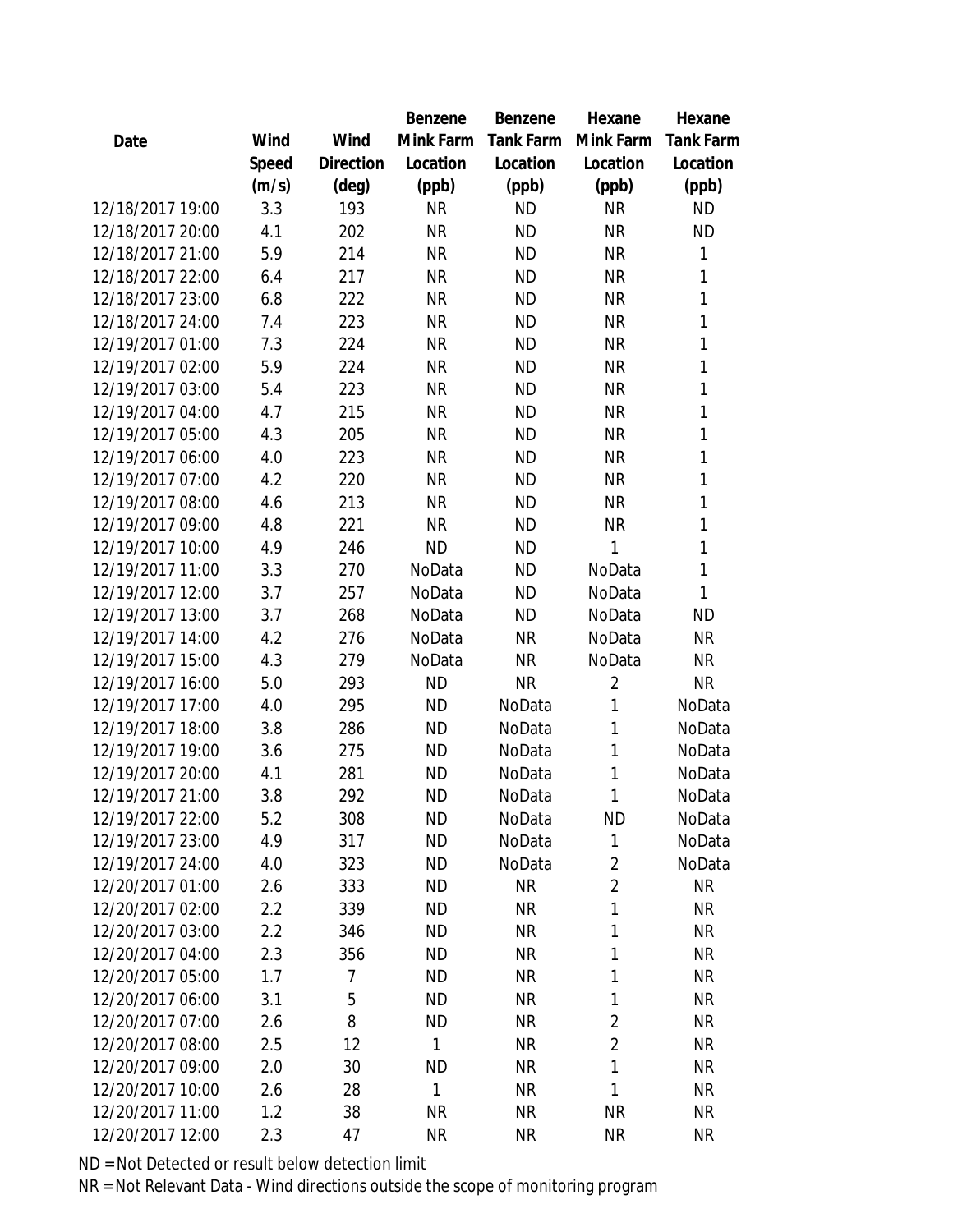|                  |       |                | Benzene   | Benzene   | Hexane    | Hexane           |
|------------------|-------|----------------|-----------|-----------|-----------|------------------|
| Date             | Wind  | Wind           | Mink Farm | Tank Farm | Mink Farm | <b>Tank Farm</b> |
|                  | Speed | Direction      | Location  | Location  | Location  | Location         |
|                  | (m/s) | $(\text{deg})$ | (ppb)     | (ppb)     | (ppb)     | (ppb)            |
| 12/20/2017 13:00 | 3.4   | 35             | <b>ND</b> | <b>NR</b> | <b>ND</b> | <b>NR</b>        |
| 12/20/2017 14:00 | 2.4   | 68             | <b>NR</b> | <b>NR</b> | <b>NR</b> | <b>NR</b>        |
| 12/20/2017 15:00 | 2.2   | 104            | <b>NR</b> | <b>NR</b> | <b>NR</b> | <b>NR</b>        |
| 12/20/2017 16:00 | 2.7   | 71             | <b>NR</b> | <b>NR</b> | <b>NR</b> | <b>NR</b>        |
| 12/20/2017 17:00 | 3.0   | 55             | <b>NR</b> | <b>NR</b> | <b>NR</b> | <b>NR</b>        |
| 12/20/2017 18:00 | 2.8   | 66             | <b>NR</b> | <b>NR</b> | <b>NR</b> | <b>NR</b>        |
| 12/20/2017 19:00 | 3.0   | 53             | <b>NR</b> | <b>NR</b> | <b>NR</b> | <b>NR</b>        |
| 12/20/2017 20:00 | 2.4   | 65             | <b>NR</b> | <b>NR</b> | <b>NR</b> | <b>NR</b>        |
| 12/20/2017 21:00 | 1.9   | 66             | <b>NR</b> | <b>NR</b> | <b>NR</b> | <b>NR</b>        |
| 12/20/2017 22:00 | 1.9   | 94             | <b>NR</b> | <b>NR</b> | <b>NR</b> | <b>NR</b>        |
| 12/20/2017 23:00 | 2.1   | 54             | <b>NR</b> | <b>NR</b> | <b>NR</b> | <b>NR</b>        |
| 12/20/2017 24:00 | 1.6   | 60             | <b>NR</b> | <b>NR</b> | <b>NR</b> | <b>NR</b>        |
| 12/21/2017 01:00 | 1.8   | 69             | <b>NR</b> | <b>NR</b> | <b>NR</b> | <b>NR</b>        |
| 12/21/2017 02:00 | 2.4   | 76             | <b>NR</b> | <b>NR</b> | <b>NR</b> | <b>NR</b>        |
| 12/21/2017 03:00 | 3.0   | 93             | <b>NR</b> | <b>NR</b> | <b>NR</b> | <b>NR</b>        |
| 12/21/2017 04:00 | 2.8   | 83             | <b>NR</b> | <b>NR</b> | <b>NR</b> | <b>NR</b>        |
| 12/21/2017 05:00 | 3.0   | 95             | <b>NR</b> | <b>NR</b> | <b>NR</b> | <b>NR</b>        |
| 12/21/2017 06:00 | 3.2   | 92             | <b>NR</b> | <b>NR</b> | <b>NR</b> | <b>NR</b>        |
| 12/21/2017 07:00 | 3.7   | 89             | <b>NR</b> | <b>NR</b> | <b>NR</b> | <b>NR</b>        |
| 12/21/2017 08:00 | 3.3   | 95             | <b>NR</b> | <b>NR</b> | <b>NR</b> | NR               |
| 12/21/2017 09:00 | 4.3   | 117            | <b>NR</b> | <b>NR</b> | <b>NR</b> | <b>NR</b>        |
| 12/21/2017 10:00 | 4.1   | 119            | <b>NR</b> | <b>NR</b> | <b>NR</b> | <b>NR</b>        |
| 12/21/2017 11:00 | 3.4   | 119            | <b>NR</b> | <b>NR</b> | <b>NR</b> | <b>NR</b>        |
| 12/21/2017 12:00 | 3.3   | 126            | <b>NR</b> | <b>NR</b> | <b>NR</b> | <b>NR</b>        |
| 12/21/2017 13:00 | 3.2   | 135            | <b>NR</b> | <b>NR</b> | <b>NR</b> | <b>NR</b>        |
| 12/21/2017 14:00 | 3.1   | 115            | <b>NR</b> | <b>NR</b> | <b>NR</b> | NR               |
| 12/21/2017 15:00 | 2.2   | 104            | <b>NR</b> | <b>NR</b> | <b>NR</b> | <b>NR</b>        |
| 12/21/2017 16:00 | 2.1   | 82             | <b>NR</b> | <b>NR</b> | <b>NR</b> | <b>NR</b>        |
| 12/21/2017 17:00 | 2.1   | 90             | <b>NR</b> | <b>NR</b> | <b>NR</b> | <b>NR</b>        |
| 12/21/2017 18:00 | 1.7   | 74             | <b>NR</b> | <b>NR</b> | <b>NR</b> | <b>NR</b>        |
| 12/21/2017 19:00 | 2.2   | 45             | <b>NR</b> | <b>NR</b> | <b>NR</b> | <b>NR</b>        |
| 12/21/2017 20:00 | 2.4   | 54             | <b>NR</b> | NR        | <b>NR</b> | <b>NR</b>        |
| 12/21/2017 21:00 | 2.3   | 69             | <b>NR</b> | NR        | <b>NR</b> | <b>NR</b>        |
| 12/21/2017 22:00 | 2.8   | 80             | <b>NR</b> | <b>NR</b> | <b>NR</b> | <b>NR</b>        |
| 12/21/2017 23:00 | 1.9   | 63             | <b>NR</b> | <b>NR</b> | <b>NR</b> | <b>NR</b>        |
| 12/21/2017 24:00 | 2.7   | 45             | <b>NR</b> | <b>NR</b> | <b>NR</b> | <b>NR</b>        |
| 12/22/2017 01:00 | 2.8   | 51             | <b>NR</b> | <b>NR</b> | <b>NR</b> | <b>NR</b>        |
| 12/22/2017 02:00 | 3.0   | 47             | <b>NR</b> | <b>NR</b> | <b>NR</b> | <b>NR</b>        |
| 12/22/2017 03:00 | 2.5   | 65             | <b>NR</b> | <b>NR</b> | <b>NR</b> | <b>NR</b>        |
| 12/22/2017 04:00 | 2.0   | 75             | NR.       | <b>NR</b> | <b>NR</b> | <b>NR</b>        |
| 12/22/2017 05:00 | 1.6   | 53             | <b>NR</b> | <b>NR</b> | <b>NR</b> | <b>NR</b>        |
| 12/22/2017 06:00 | 1.4   | 13             | <b>ND</b> | <b>NR</b> | 1         | <b>NR</b>        |
|                  |       |                |           |           |           |                  |